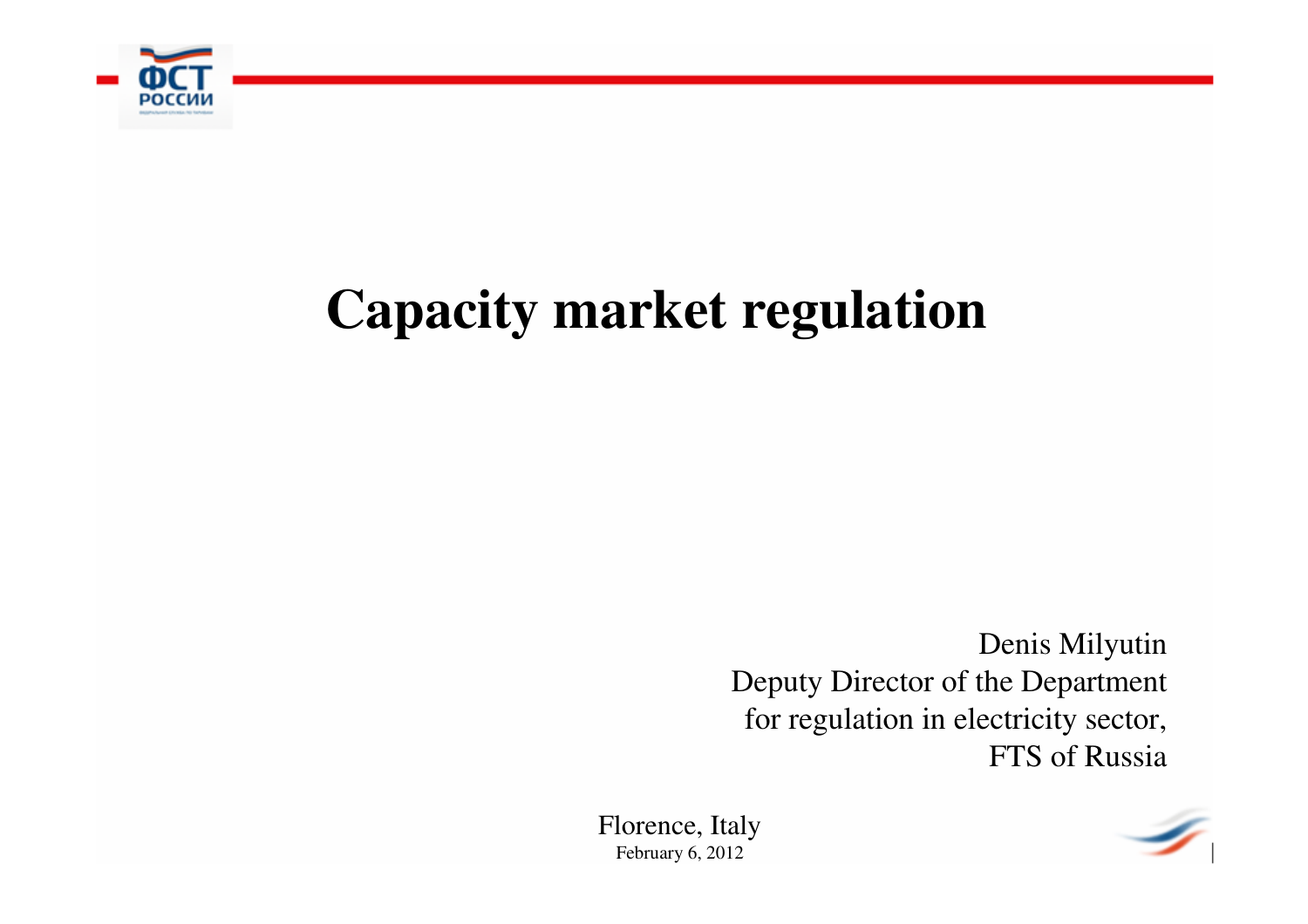

# **Capacity market**



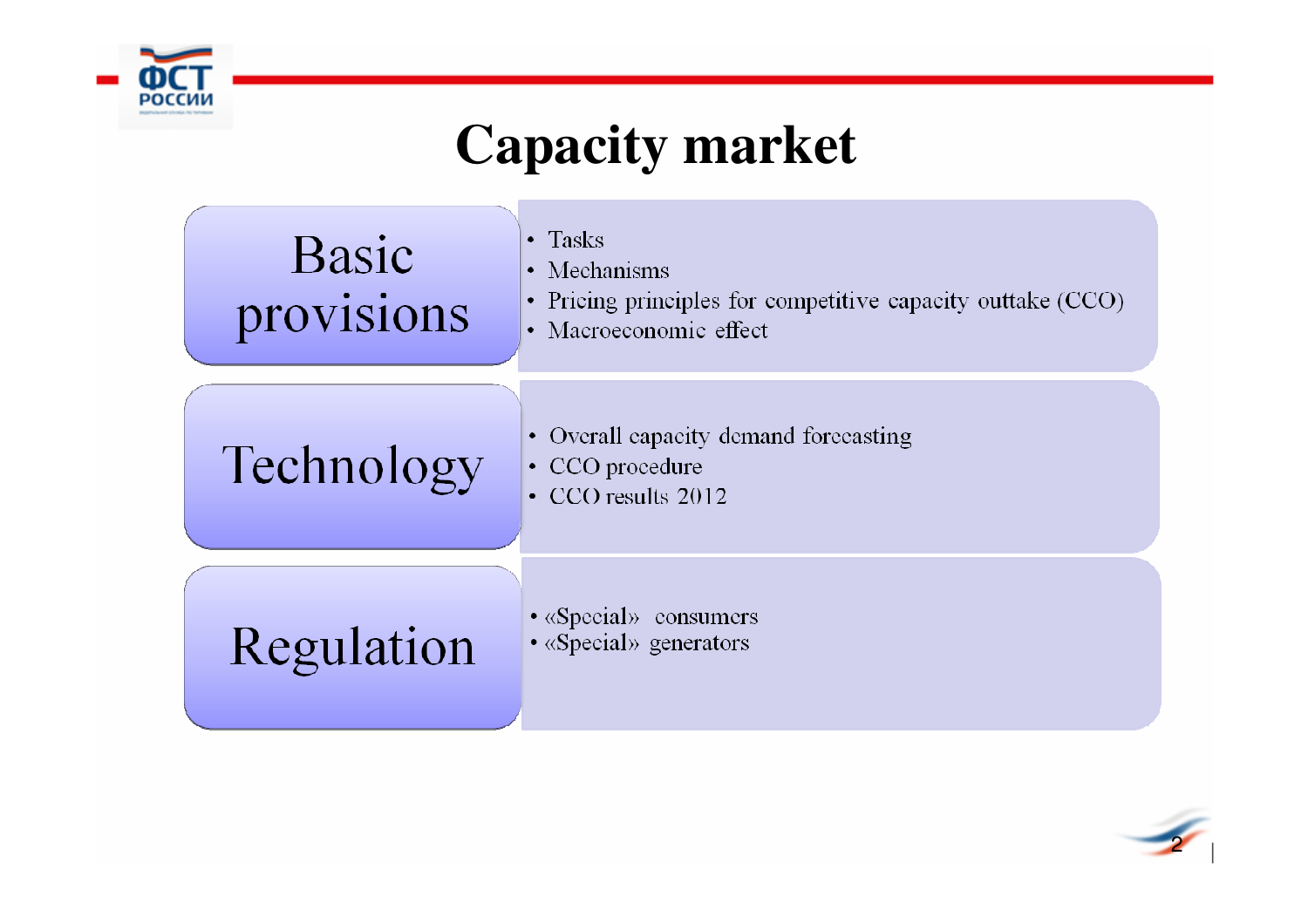

### **Regulating authorities**

### **SystemOperator**

### **Technological regulation**

- •**Normative support**
- •**Determination of reserve ratio ≈demand for capacity**

**Ministry of Energy**

•**Decision on the correcting CCO**



- **Price regulation**
- Submitting the proposals on price-cap levels to the Government
- Setting of capacity prices

• Organization of CCO

• Capacity certification

transfer zones

• Designation of free power

• Scope of power and capacity supply at regulated prices

### **FAS of Russia**

• Designation of the zones where the price-cap is being introduced (no competition)

**Antimonopoly regulation** 

- Determination of the conditions (constrains) for participation in CCO for those who hold dominating or exclusive position
- Determination of capacity price-gouging incidents proposals on CCO results annulment in a zone

### **Organization-focused regulation**

**CORAT PHIHK?** 

электрической энергией и мощность»

- **IEKOMMEPHECKOE NAPTHEPCTE**
- Market rules and procedures
- Standard contracts forms development
- Capacity pricing according to CDA
- Decision on cancellation of CCO results in a zone

# Development of wholesale market rules

3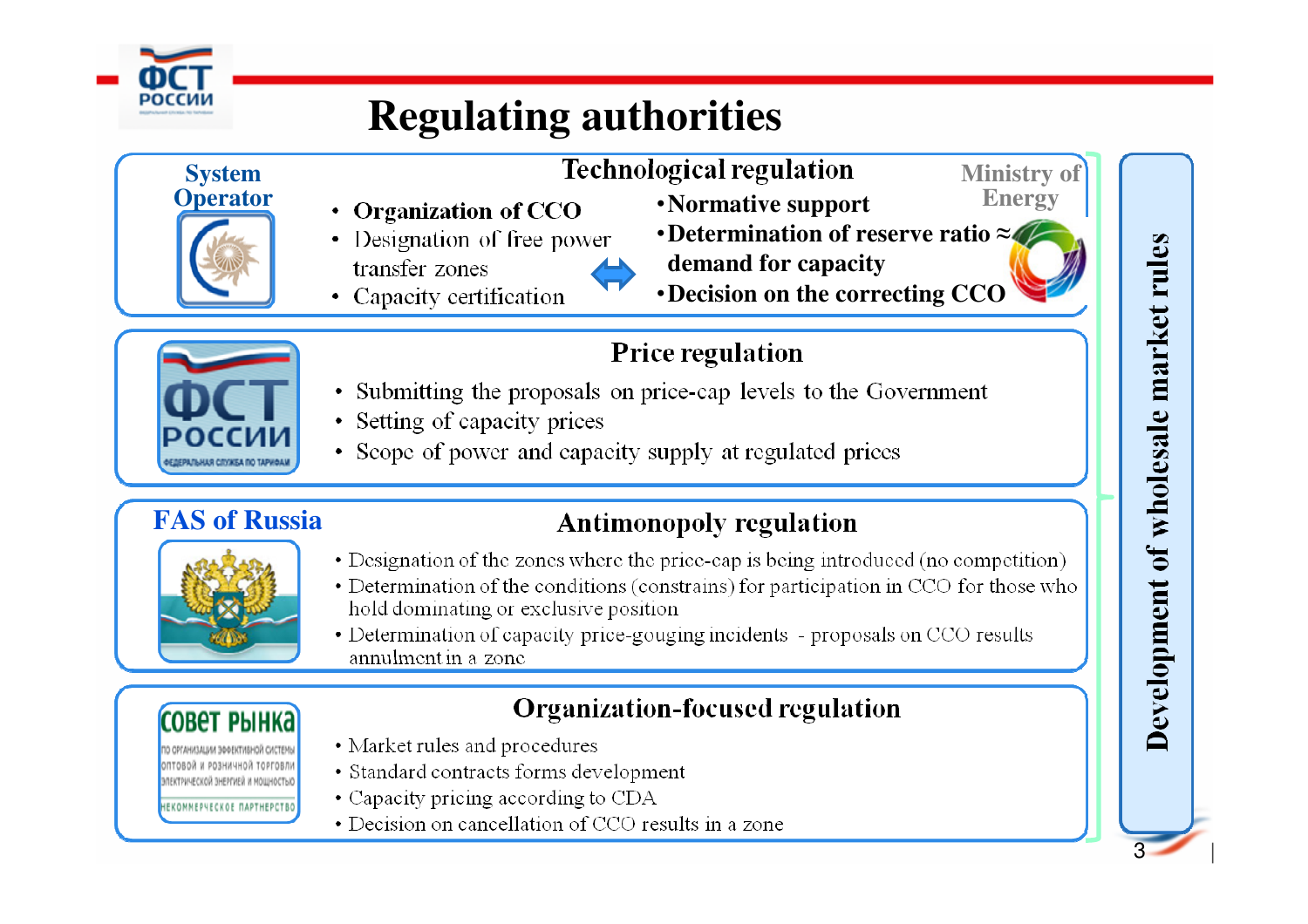

### **Tariff regulation on wholesale market**

| <b>Before 01.01.2011</b>                                           |                                                                              | After 01.01.2011                                                                                                                                                                                                                                                                                                                                                                                           |
|--------------------------------------------------------------------|------------------------------------------------------------------------------|------------------------------------------------------------------------------------------------------------------------------------------------------------------------------------------------------------------------------------------------------------------------------------------------------------------------------------------------------------------------------------------------------------|
| Tariff rate<br>1. For electricity<br>2. For generating<br>capacity | <b>Households</b><br><b>Special</b><br>territories<br><b>Non-price zones</b> | Tariff rate<br>35% of electricity<br>1. For electricity<br>and capacity<br>production volume<br>2. For generating capacity                                                                                                                                                                                                                                                                                 |
|                                                                    | Long-term<br>capacity market                                                 | 1. Tariffs for electricity and capacity for FORCED suppliers<br>3. Capacity prices for MOST EXPENSIVE suppliers<br>4. Capacity prices for those who DIDN'T MAKE<br>CAPACITY DELIVERY AGREEMENT (CDA)<br>5. Capacity prices for those who DOESN`T EXECUTE CDA<br>6. Investment increment (for 2011-2012) and increment for<br>secure of HPP and NPP safe operation<br>7. Capacity price for NEW HPP and NPP |
|                                                                    |                                                                              | - Electricity prices increment for generators in "enclaves"<br>(Kaliningrad)<br>- RES: day-ahead market price increment and / or capacity<br>delivery agreement $(\sim CDA)$                                                                                                                                                                                                                               |
| <b>State regulation</b>                                            |                                                                              | Regulated electricity price levels (emergencies)                                                                                                                                                                                                                                                                                                                                                           |
|                                                                    |                                                                              |                                                                                                                                                                                                                                                                                                                                                                                                            |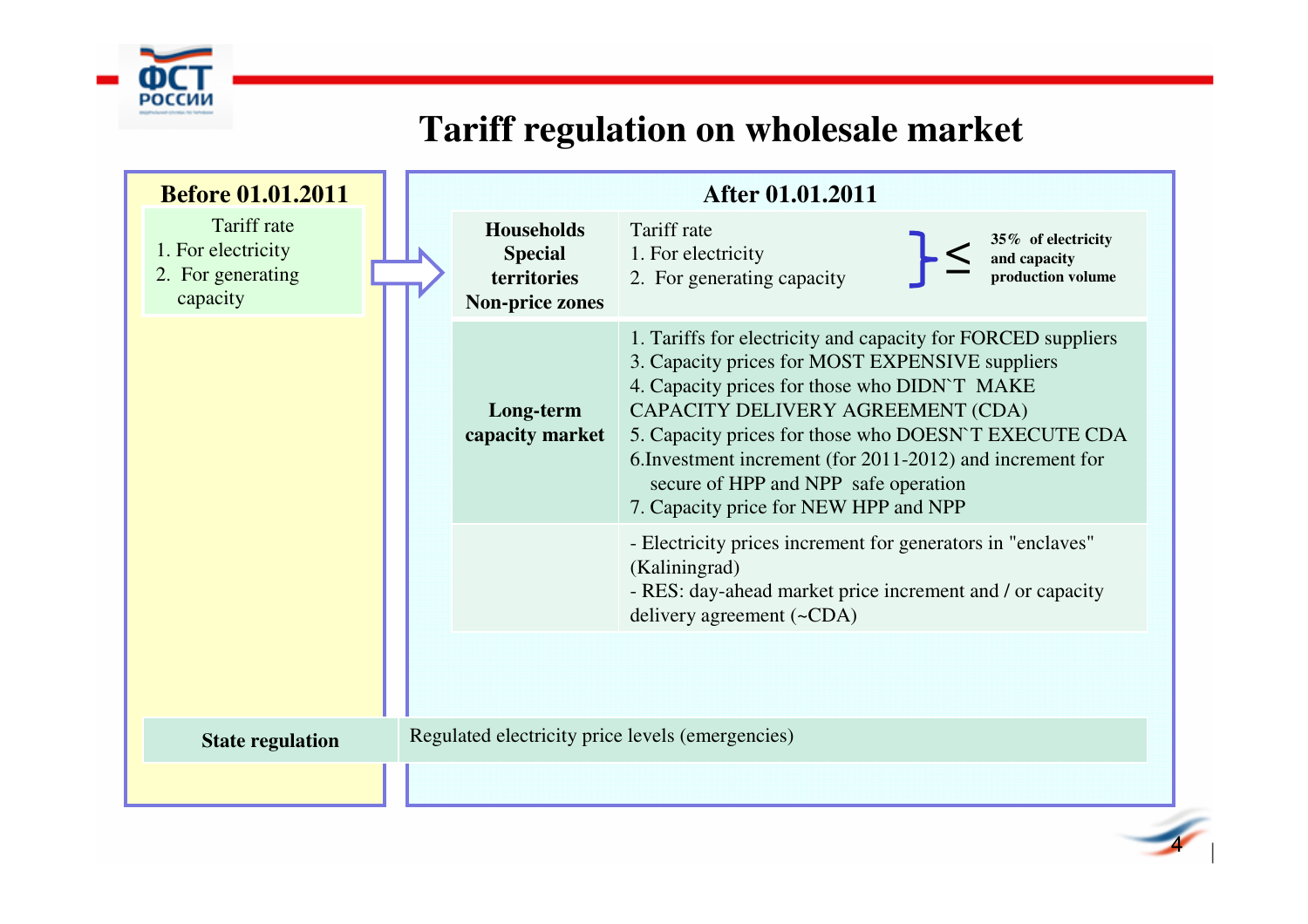

### **Supply tariffs for households**

| <b>HOUSEHOLDS,</b> | <b>Tariff rate/supply</b> | <b>CCO</b><br>outtakes | Forced | CDA | DPC.       |
|--------------------|---------------------------|------------------------|--------|-----|------------|
| <b>SPECIAL</b>     | 1. Electricity            |                        |        |     | -          |
| <b>TERRITORIES</b> | 2. Generating capacity    |                        | $+/-$  |     | <b>COL</b> |
|                    |                           |                        |        |     |            |



5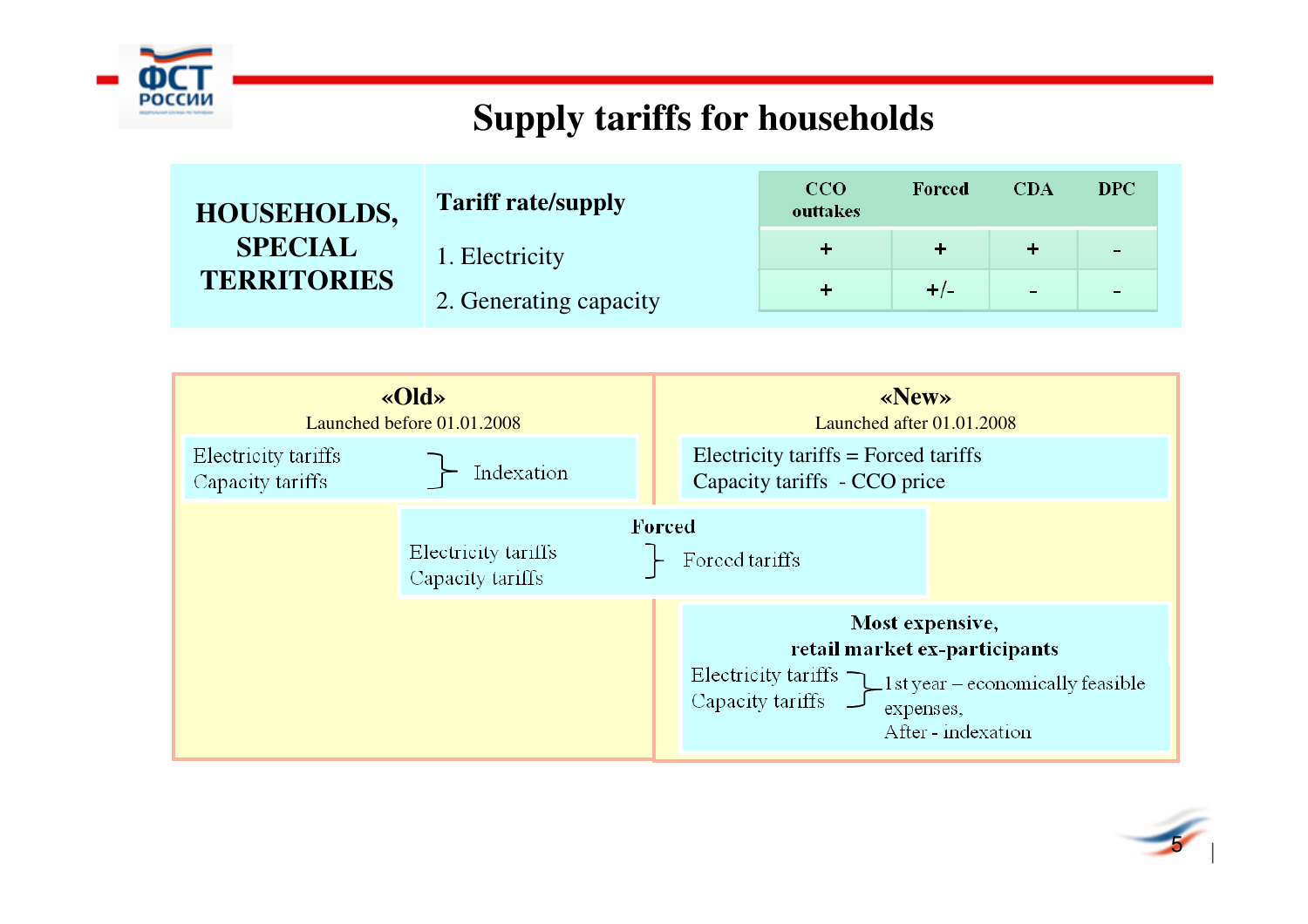

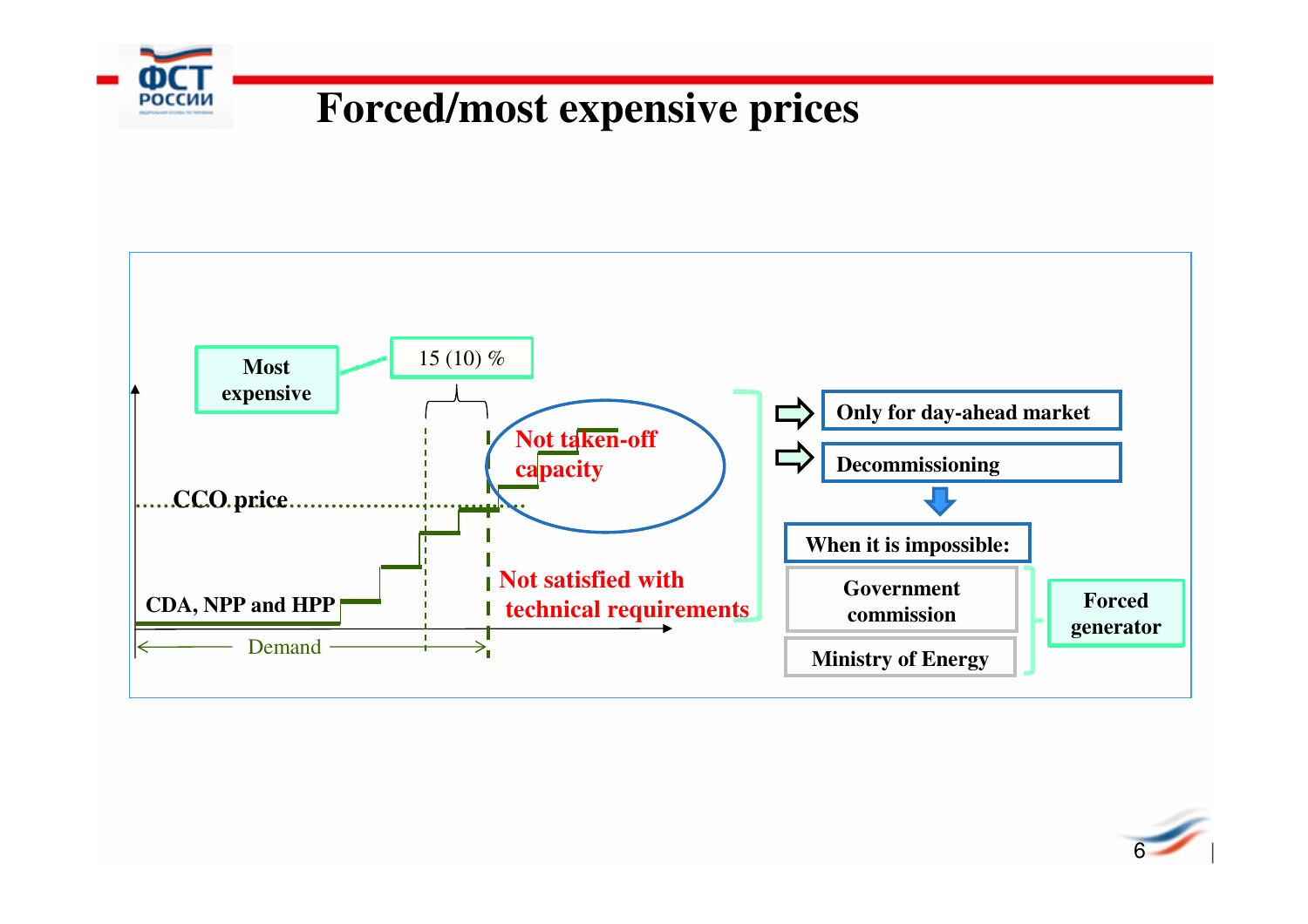

### **Methodology for suppliers**

| Indicators taken into                                                                            | Forced                                          | The most                        | <b>Secure increment</b>           |            |
|--------------------------------------------------------------------------------------------------|-------------------------------------------------|---------------------------------|-----------------------------------|------------|
| account when calculating<br>tariffs                                                              | electricity/capac<br>ity prices                 | expensive<br>capacity<br>prices | <b>NPP</b>                        | <b>HPP</b> |
| Fuel costs                                                                                       | $+$                                             |                                 | $\ddot{}$                         |            |
| Depreciation                                                                                     | $+$                                             | $+$                             |                                   |            |
| Wage pool                                                                                        | $+$                                             |                                 |                                   |            |
| <b>Taxes</b>                                                                                     | $+$                                             | $+$                             |                                   |            |
| Security costs                                                                                   | $\mathrm{+}$                                    | $+$                             |                                   |            |
| Expenses on System Operator of Unified<br>Power System and Distribution Network<br>Administrator | $\ddot{}$                                       | $+$                             |                                   |            |
| Start-up                                                                                         |                                                 | $+$                             |                                   |            |
| Electricity purchase costs (Hydroelectric<br>pumped storage power plant)                         |                                                 |                                 |                                   | $+$        |
| Technical re-equipment investment<br>income                                                      | $\leq$ 30.000 RUB                               | $+$                             |                                   |            |
| Cross-subsidization                                                                              | $+$                                             |                                 |                                   |            |
| "Lost" capacities                                                                                | $\pm$                                           |                                 |                                   |            |
| Income from day-ahead market                                                                     | $+$ (in 2011-2012 – in<br>$+$<br>whole company) |                                 | $\pm$                             |            |
| Other typical operating costs                                                                    | Plan for 2007 x actual index                    |                                 | Actual in 2009 x actual<br>index. |            |
|                                                                                                  |                                                 |                                 |                                   |            |

Capacity price≥ CCO price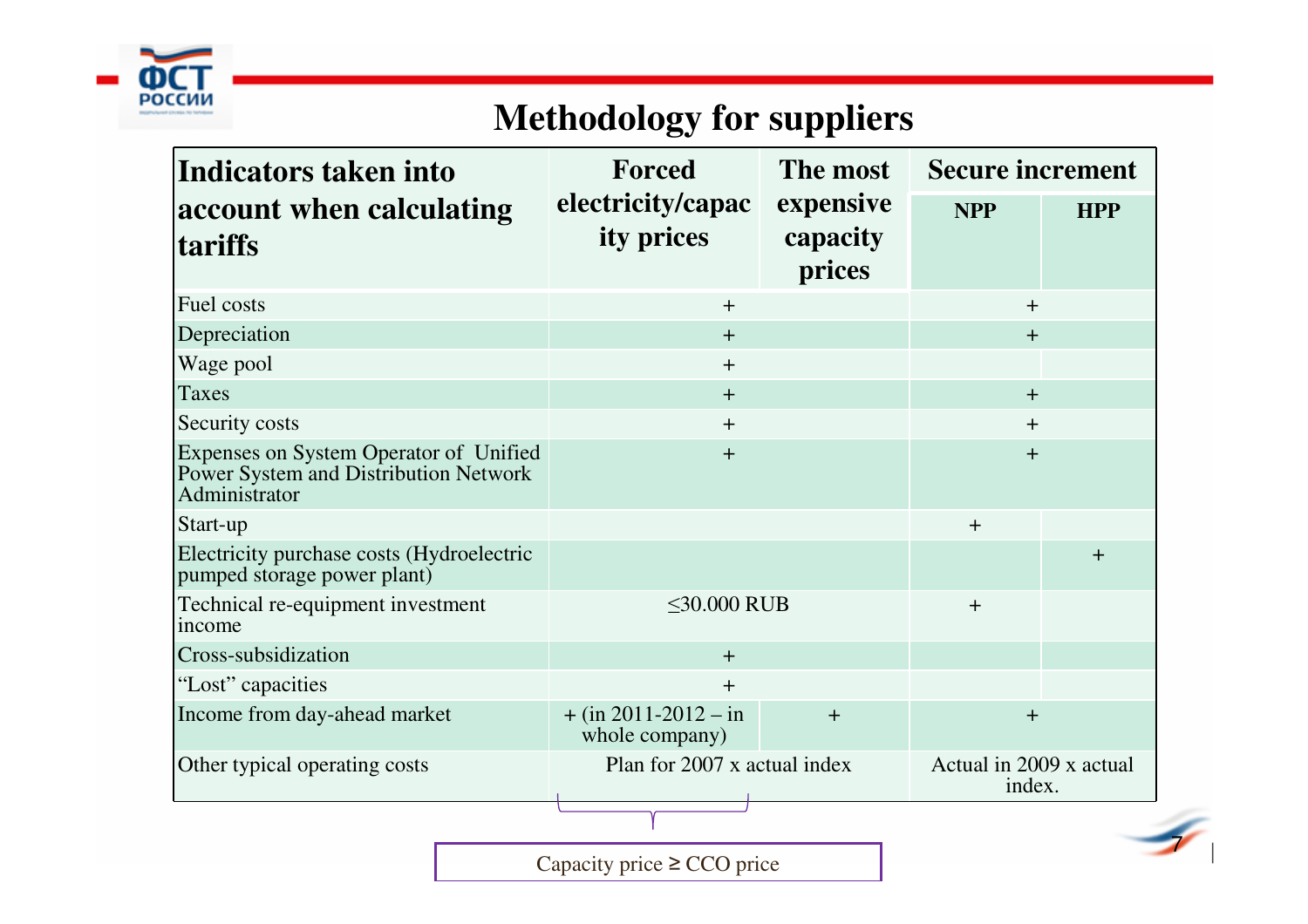### **Liberalization and price regulation**

### **The structure of the physical scope of the capacity supplied by the generators**

россиі